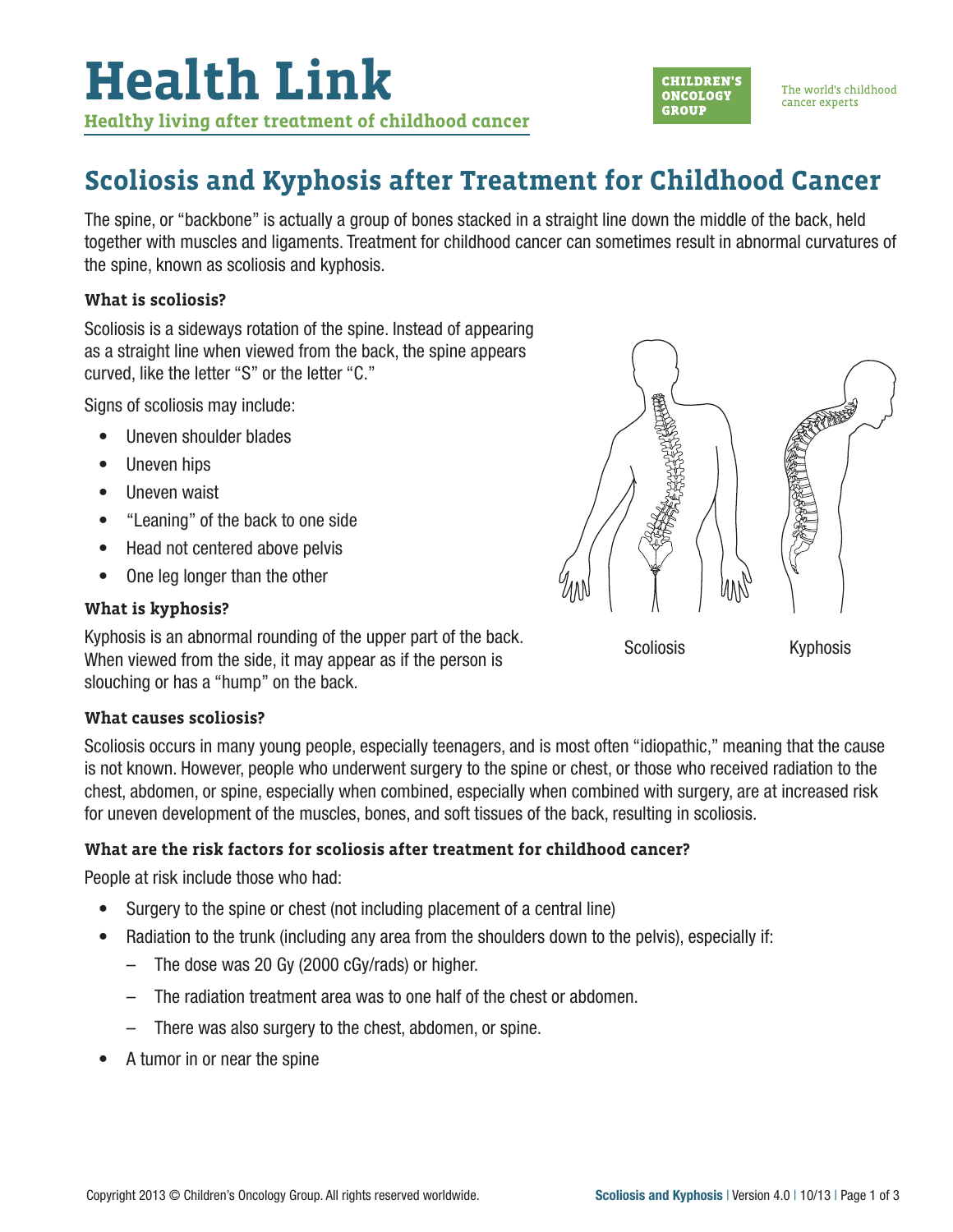

#### **What causes kyphosis?**

Kyphosis sometimes develops from stretching of the spinal ligaments, causing the natural curve of the spine to increase. Kyphosis can also be caused by uneven development of the back muscles and ligaments as a result of radiation.

### **What are the risk factors for kyphosis after treatment for childhood cancer?**

People at risk include those who had:

- Surgery to the spine, chest, or upper abdomen (not including placement of a central line)
- Radiation to the chest or upper abdomen, especially in doses of 20 Gy (2000 cGy/rads) or higher
- A tumor in or near the spine

#### **How is the diagnosis made?**

Signs of scoliosis or kyphosis may be detected on physical examination. X-rays of the spine confirm the diagnosis. Scoliosis is diagnosed when there is at least a 10-degree lateral (side-to-side) curve on the x-ray. Kyphosis is diagnosed when there is at least a 50-degree curve on the x-ray.

#### **What treatment is needed?**

Treatment for kyphosis and scoliosis is usually done in stages. The first stage is usually "observation." During this stage, the curve is closely monitored, especially during periods of rapid growth, such as during puberty. If the curve does not get worse, observation may be all that is necessary.

If the curve progresses, the next step is usually bracing (a plastic body brace worn under the clothing). The goal of bracing is to halt progression or help correct the abnormal spinal curvature.

The final treatment step is surgery. This is done in cases of serious curves that are not manageable with observation or bracing alone.

#### **What monitoring is required?**

If scoliosis or kyphosis is suspected, an x-ray of the spine should be obtained. If the curve is more than 10 degrees for scoliosis or more than 50 degrees for kyphosis, a referral is usually made to an orthopedic (bone) specialist.

Written by Wendy Landier, RN, PhD, CPNP, CPON®, Survivorship Clinic, City of Hope National Medical Center, Duarte, CA.

Reviewed by Melissa M. Hudson, MD; Debra Friedman, MD; Smita Bhatia MD, MPH; Louis S. Constine, MD; and Johanne Soucy, RN, BScN

## **Additional health information for childhood cancer survivors is available at**  *www.survivorshipguidelines.org*

Note: Throughout this *Health Links* series, the term "childhood cancer" is used to designate pediatric cancers that may occur during childhood, adolescence, or young adulthood. Health Links are designed to provide health information for survivors of pediatric cancer, regardless of whether the cancer occurred during childhood, adolescence, or young adulthood.